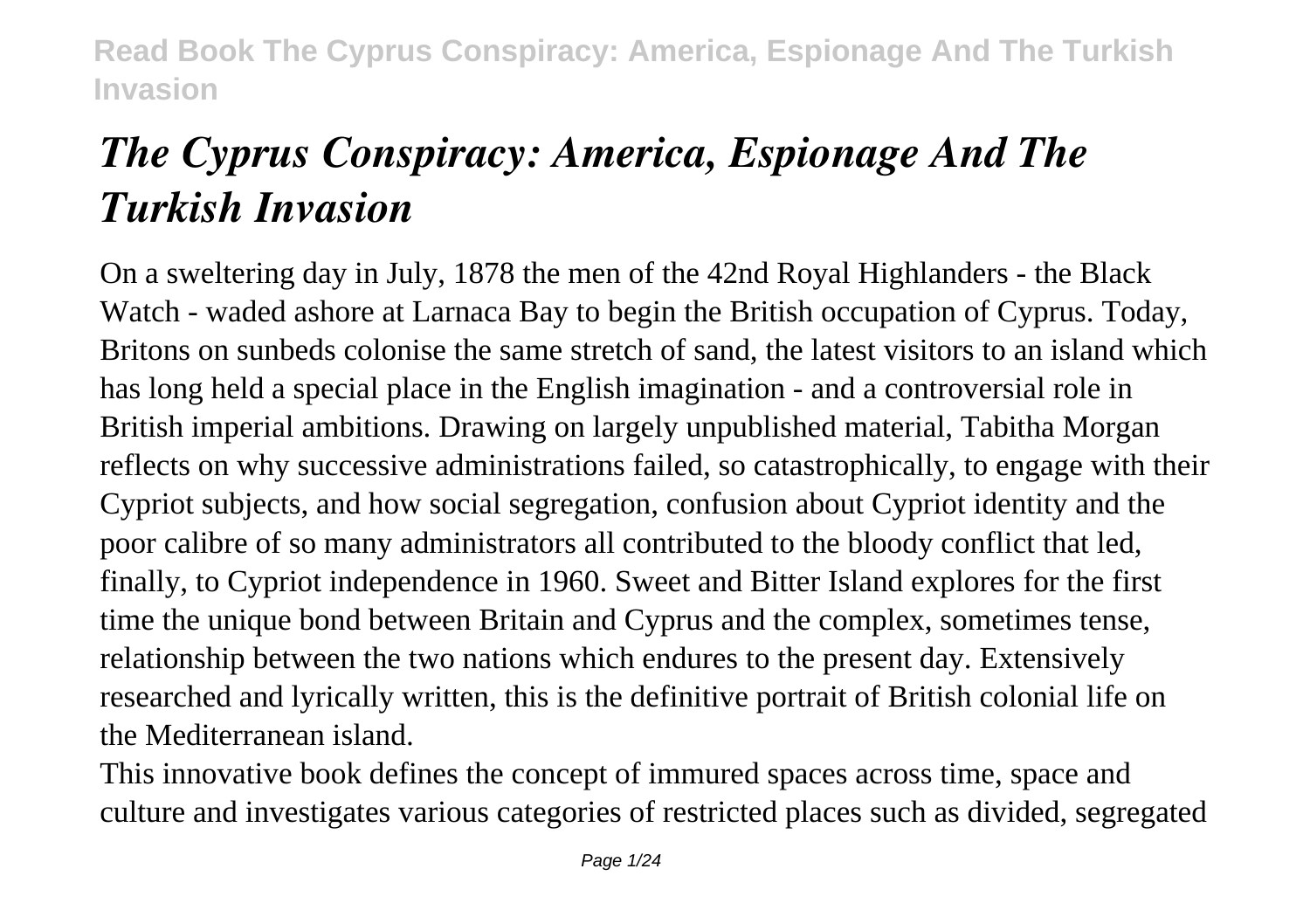#### and protected spaces.

Transatlantic relations underwent significant change throughout the 1960s and 1970s as post-1945 cooperation was gradually replaced by rivalry in the economic, defence and intelligence arenas. An increasingly vulnerable United States economy, together with a focus on détente, led the Nixon Administration to adopt policies which directly challenged European economic and security concerns. However, this was also the time when inter-allied relations experienced significant rejuvenation. The rise of conservativism in the United States, no less than the debacle in Vietnam, augured new foreign policy priorities for American leaders. Coinciding with the renewed focus on economic liberalism on both sides of the Atlantic, the influence of conservatives in redefining international relations became increasingly obvious. 02 Drawing on recently declassified documents, Reform and Renewal offers a detailed analysis of the major events and themes in the transatlantic relationship. Focusing on the post-1960 era—a distinct phase in the transatlantic relationship—it provides an examination of the interplay between domestic political factors and the broader structural factors shaping relations between the United States and the countries of Western Europe. Providing a comparative perspective on key initiatives such as the Year of Europe, this edited collection will greatly enhance the existing literature in the field.

Historical Dictionary of Cyprus, Second Edition contains a chronology, an introduction, Page 2/24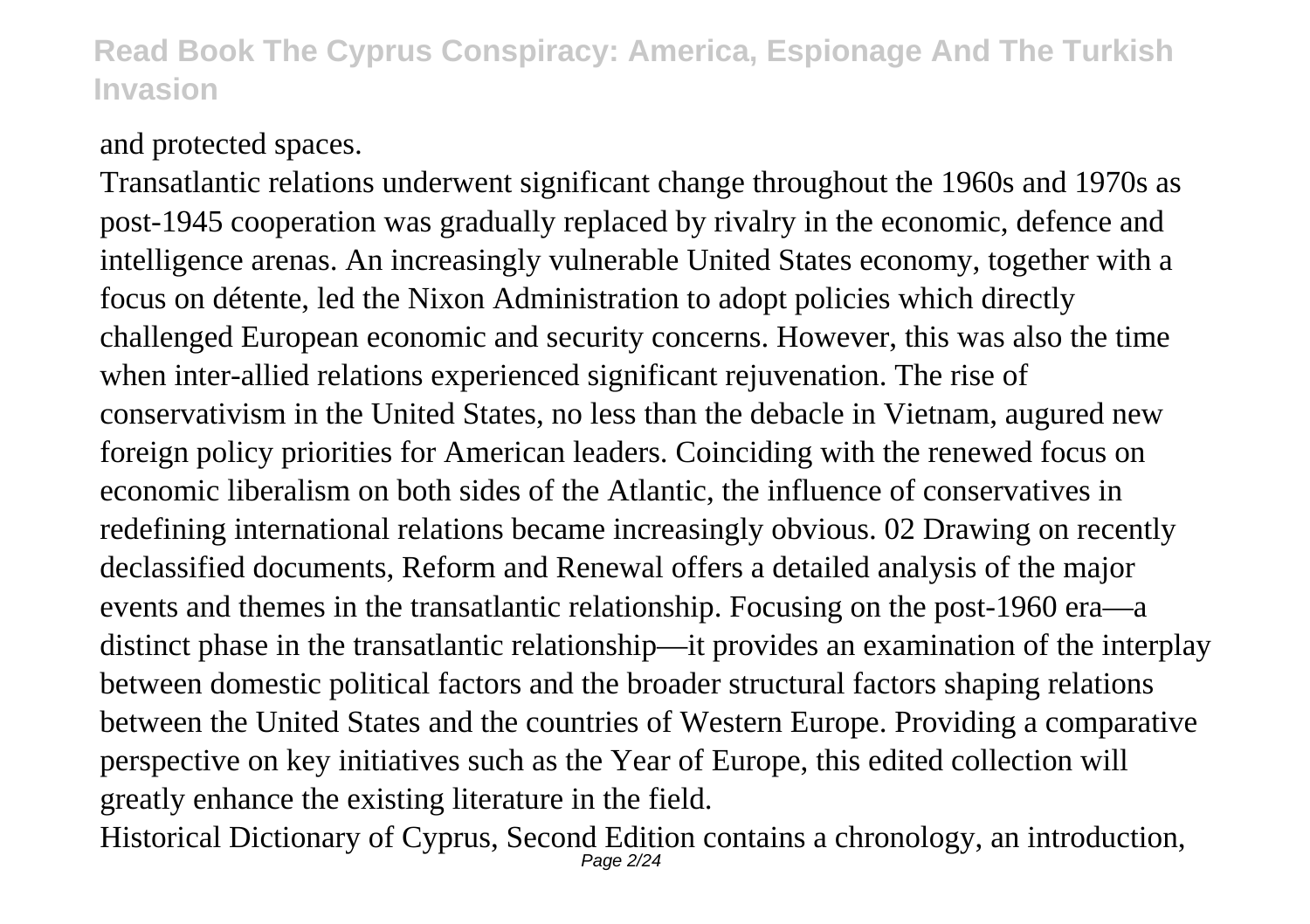and an extensive bibliography. The dictionary section has several hundred crossreferenced entries on important personalities, politics, economy, foreign relations, religion, and culture.

Populists, Autocrats, and the Future of Higher Education

Belfast, Beirut, Jerusalem, Mostar, and Nicosia

The Ambiguous Foreign Policy of the United States toward the Muslim World

The United States and the Making of Modern Greece

The Cyprus Conspiracy

A History

Tourism, Regional Development and Public Policy

**This book sheds light on key issues in the Middle East. As the politics and society of the Middle East change, American foreign policy has become stagnant and stubborn. However, the changes occurring in the Middle East have brought into existence new, unfamiliar policies from regimes that reject old alliances and demand new solutions. Ongoing civil war in Syria, chaos in Yemen, and the recent conquests of ISIS have changed geopolitical calculations in the region for everyone concerned. However, American foreign policy lacks the vision to predict the consequences of such changes. The United States needs a major change in approach if it is** Page 3/24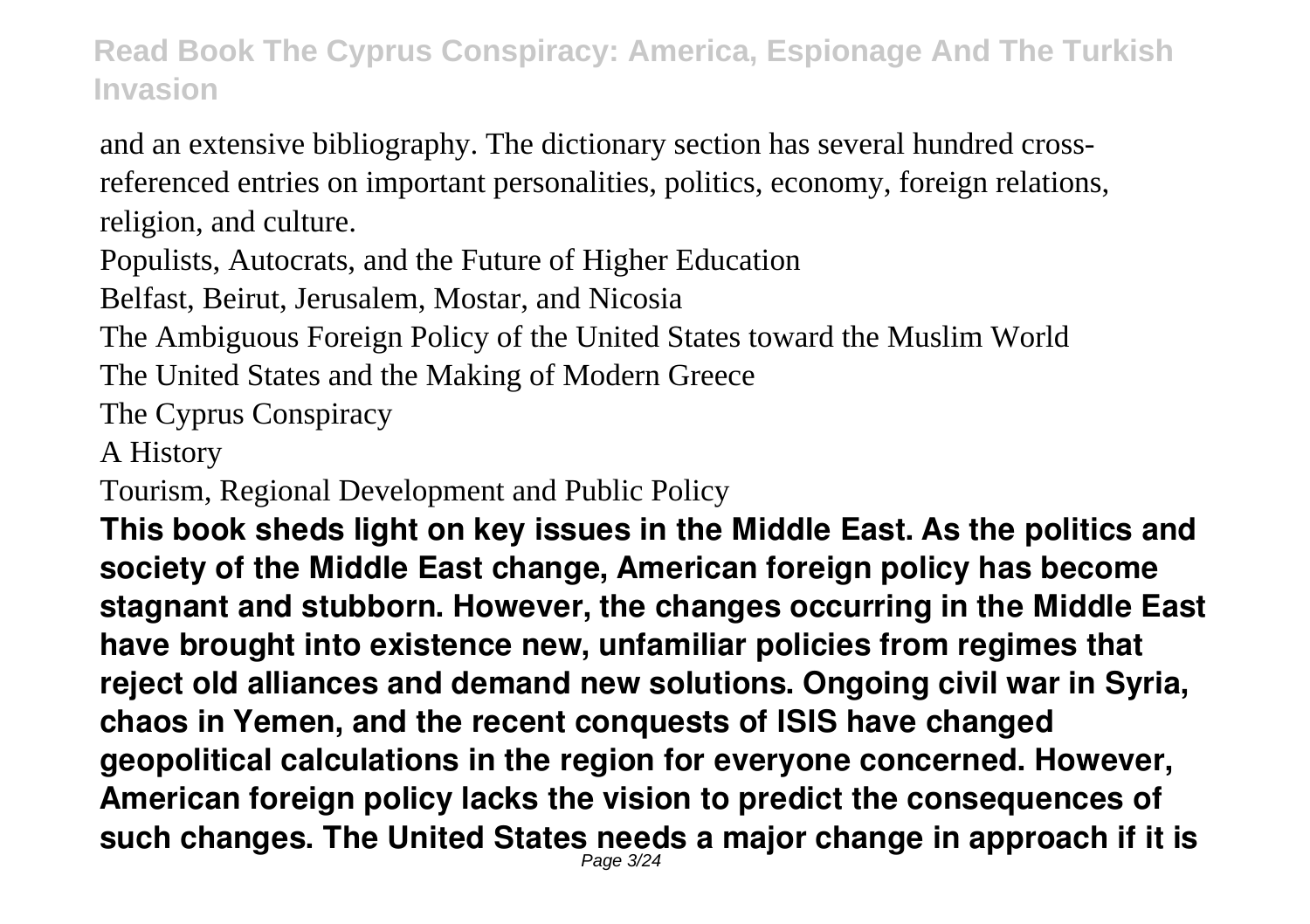**to maintain both its leadership and credibility in the Muslim world. The political leadership in Washington naïvely and unrealistically assumes that it can impose its style of governance and way of thinking to make the Muslim world secular and democratic based on Western values. This work constructively criticizes and objectively analyzes the present American political strategy to make possible an honest national debate about American foreign policy toward the Muslim world. This book questions the judgment of American foreign policymakers and argues the United States has no coherent policy in place to address ongoing challenges. It highlights the need for creative thinking, flexibility, systematic understanding, cultural awareness, and effective strategy. In 1974 the Greek colonels ousted the Greek-Cypriot leader of Cyprus, Archbishop Makarios, and Turkey retaliated by invading and seizing a third of the island. Cyprus remains split in two, like Berlin before the wall came down, bristling with troops and spying bases, and permanently policed by the United Nations. Henry Kissinger claimed he could do nothing to stop the coup because of the Watergate crisis, but this book presents evidence to support the view that it was no failure of American foreign policy, but the realization of a long-term plot. The authors describe the strategic**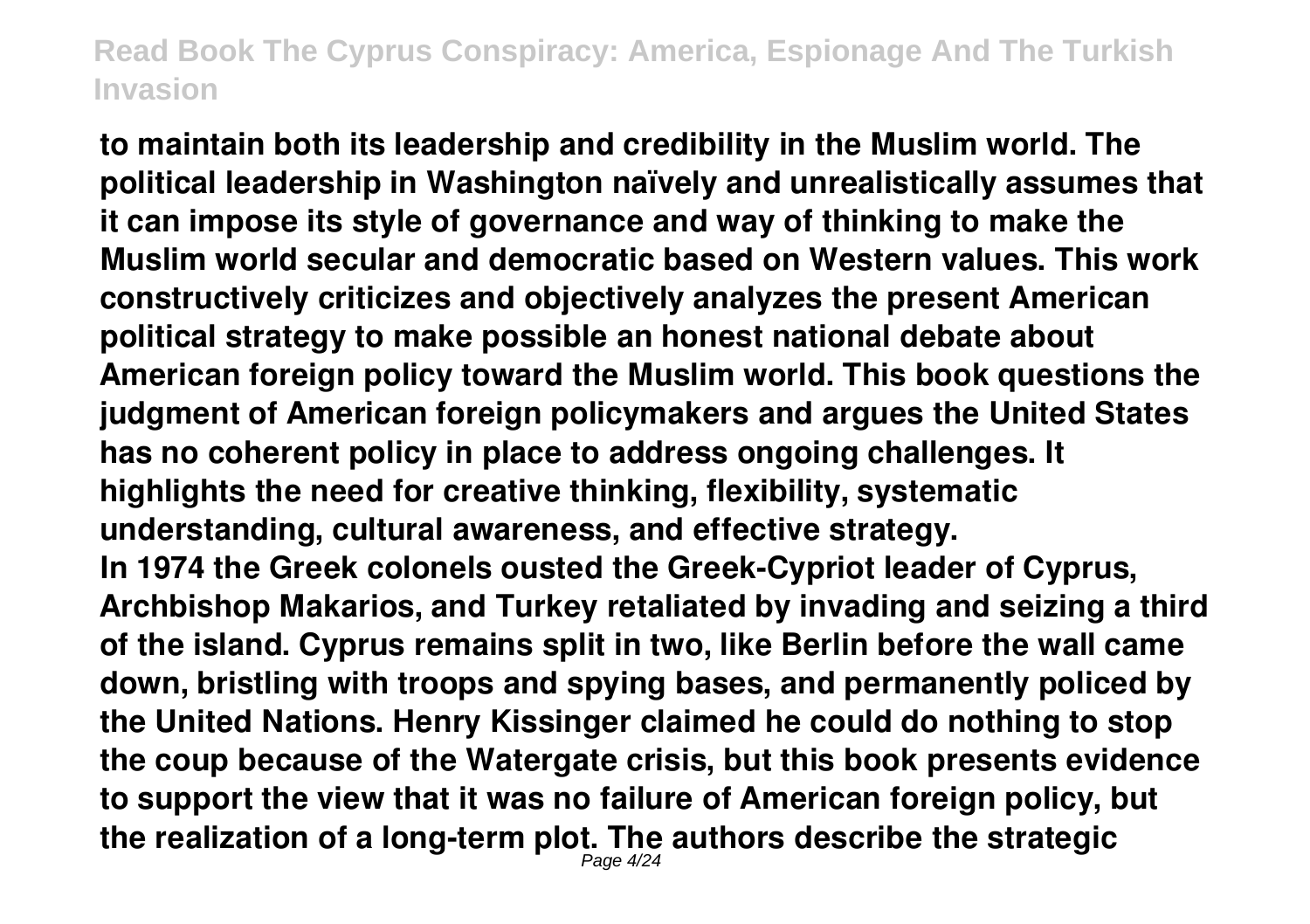**reasons for Washington's need to divide the island. Their account encompasses an international cast of characters that includes Eden, Eisenhower, Nixon, Kissinger, Wilson, Callaghan, Grivas, and the leaders of the two halves of the divided island, Clerides and Denktas. With development of North Cyprus's resorts, properties, and facilities growing rapidly, this new edition to the quieter, Turkish side of the divided island will be appreciated by tourists. Listings for specialist operators and updates on the range of restaurants, hotels, transport links and activities are included**

**The author examines the reconstruction of Greece in the post war era and the role of the United States and West Germany. He deals with the Marshall Plan years, the process of Greece's association with the Common Market and the crisis periods in the Middle East; also, he focuses on the internal political development in Greece including the prelude to the military coup d'etat in 1967.**

**Creating and Resolving Conflict with Trust and Social Networks Books on Turkey**

**The Line**

**Boundaries and Restricted Places**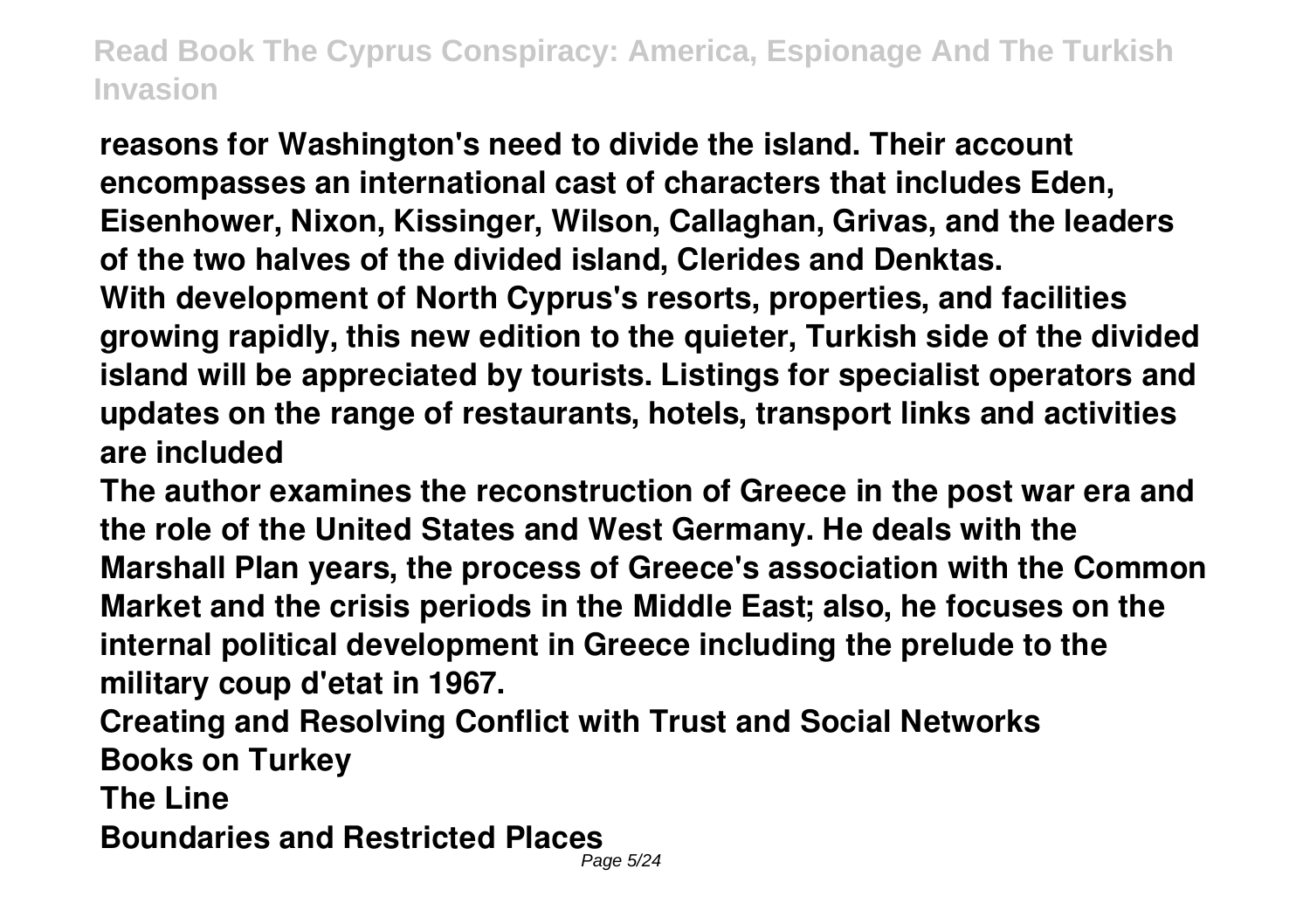#### **Transatlantic Relations during the 1960s and 1970s Cypriot Nationalisms in Context Turkish-Greek Relations**

This book provides a penetrating new study of the Labour Party's thinking on international relations, which probes the past, present and future of the party's approach to the international stage. The foreign policy of the Labour Party is not only neglected in most histories of the party, it is also often considered in isolation from the party's origins, evolution and major domestic preoccupations. Yet nothing has been more divisive and more controversial in Labour's history than the party's foreign and defence policies and their relationship to its domestic programme. Much more has turned on this than the generation of tempestuous conference debates. Labour's credentials as a credible prospect for Governmental office were thought to depend on a responsible approach to foreign and defence policy. Its exclusion from office was often said to stem from a failure to meet this test, as in the 1950s. The composition of Labour Cabinets was powerfully influenced by foreign and defence considerations, as was the centralization of power and decisionmaking within Labour Governments. The domestic achievements and failures of these periods in office were inextricably connected to international questions. The Labour Party and Foreign Policy is recommended for undergraduate and Page 6/24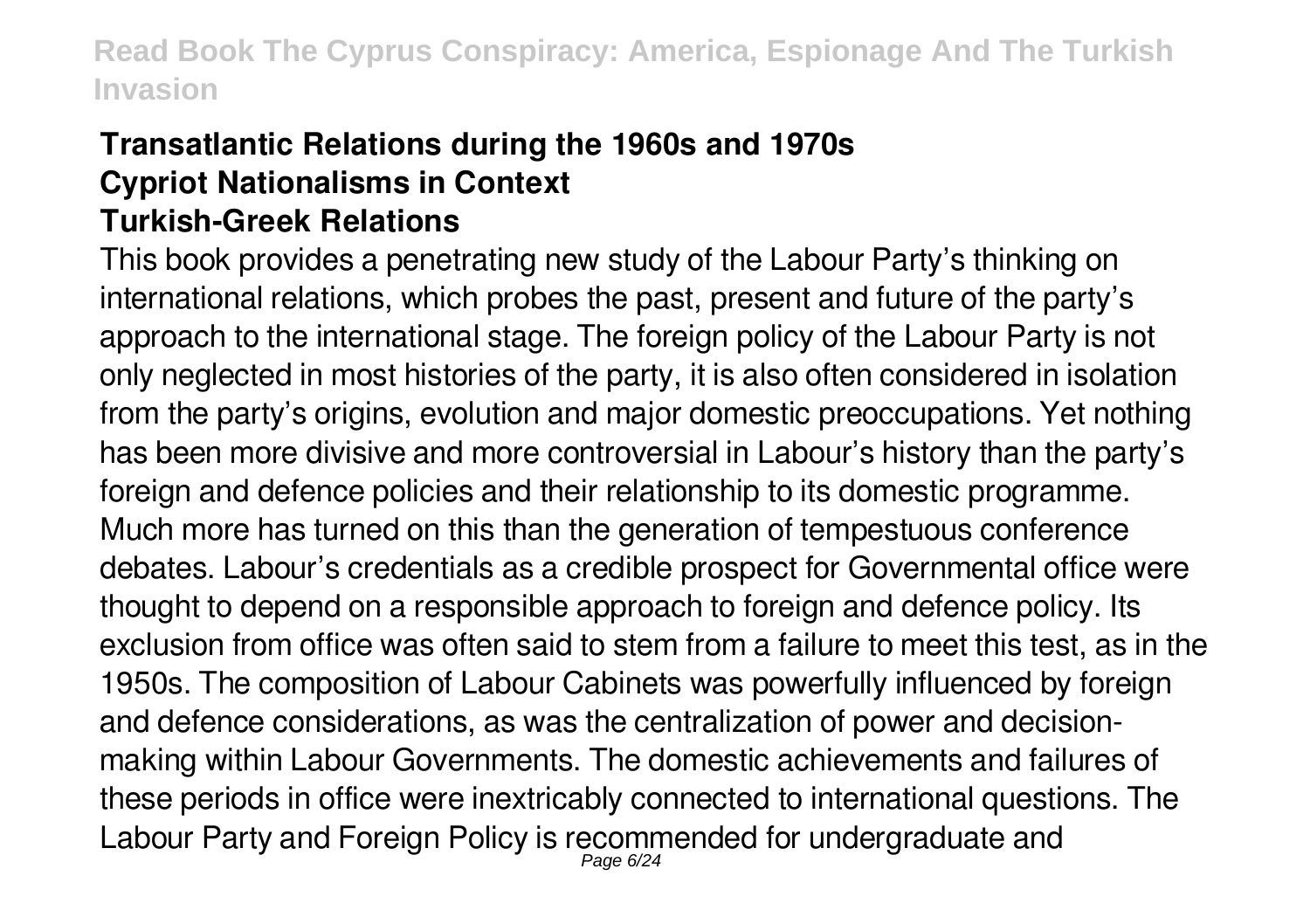postgraduate courses in British politics and European history.

The history of secret intelligence, like secret intelligence itself, is fraught with difficulties surrounding both the reliability and completeness of the sources, and the motivations behind their release—which can be the product of ongoing propaganda efforts as well as competition among agencies. Indeed, these difficulties lead to the Scylla and Charybdis of overestimating the importance of secret intelligence for foreign policy and statecraft and also underestimating its importance in these same areas—problems that generally beset the actual use of secret intelligence in modern states. But in recent decades, traditional perspectives have given ground and judgments have been revised in light of new evidence. This volume brings together a collection of essays avoiding the traditional pitfalls while carrying out the essential task of analyzing the recent evidence concerning the history of the European state system of the last century. The essays offer an array of insight across countries and across time. Together they highlight the critical importance of the prevailing domestic circumstances—technological, governmental, ideological, cultural, financial—in which intelligence operates. A keen interdisciplinary eye focused on these developments leaves us with a far more complete understanding of secret intelligence in Europe than we've had before.

Seventeen important modern thinkers offer an examination of the causes and Page 7/24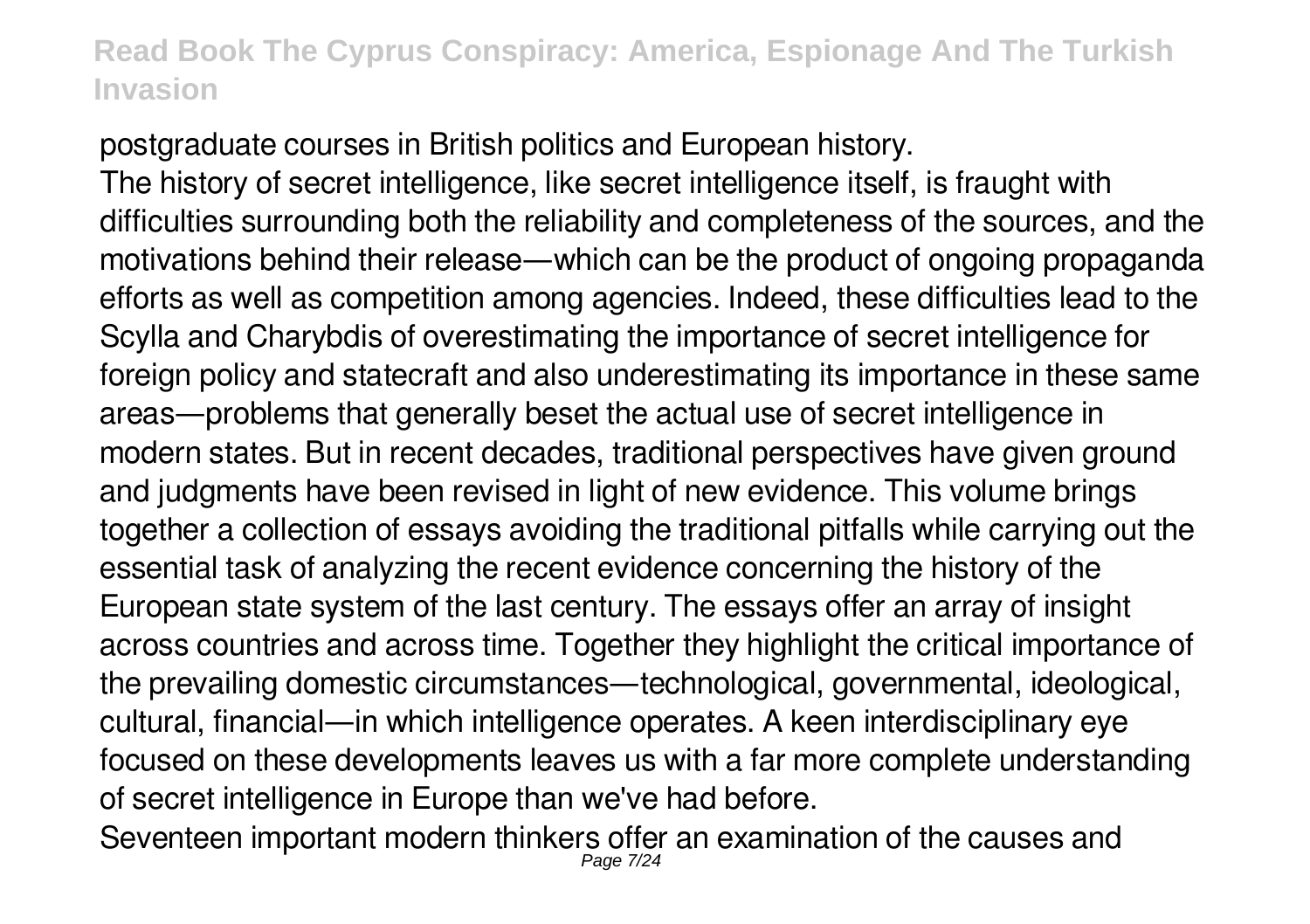effects of the world's animosity for America, including an in-depth look at how different cultures experience and express anti-American sentiment, and the implications these attitudes have for modern foreign policy. Simultaneous. Focusing on one of the most dramatic and controversial periods in modern Greek history and in the history of the Cold War, James Edward Miller provides the first study to employ a wide range of international archives--American, Greek, English, and French--together with foreign language publications to shed light on the role the United States played in Greece between the termination of its civil war in 1949 and Turkey's 1974 invasion of Cyprus. Miller demonstrates how U.S. officials sought, over a period of twenty-five years, to cultivate Greece as a strategic Cold War ally in order to check the spread of Soviet influence. The United States supported Greece's government through large-scale military aid, major investment of capital, and intermittent efforts to reform the political system. Miller examines the ways in which American and Greek officials cooperated in--and struggled over--the political future and the modernization of the country. Throughout, he evaluates the actions of the key figures involved, from George Papandreou and his son Andreas, to King Constantine, and from John Foster Dulles and Dwight D. Eisenhower to Richard Nixon and Henry Kissinger. Miller's engaging study offers a nuanced and wellbalanced assessment of events that still influence Mediterranean politics today. Page 8/24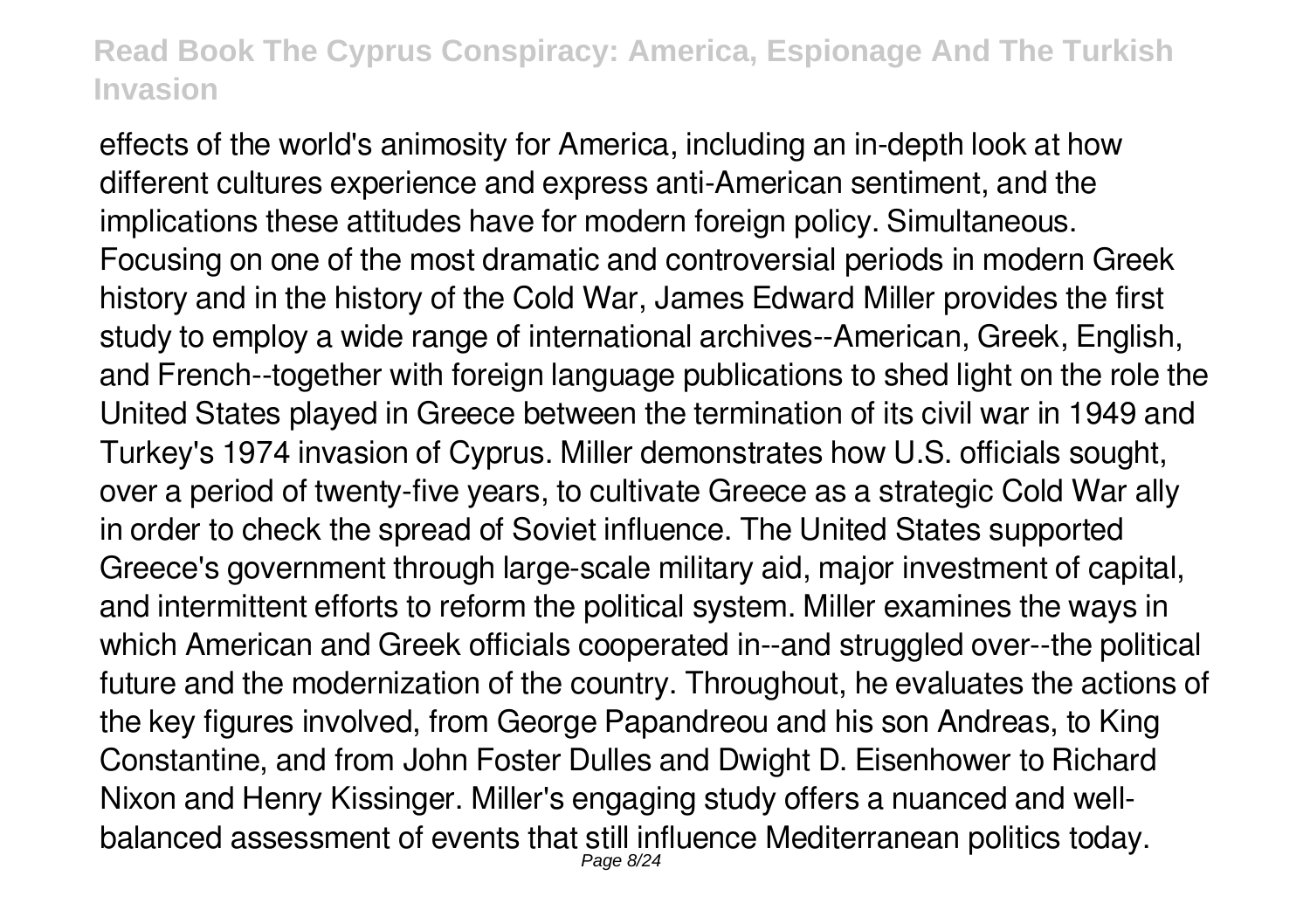Divided Cities Foreign Interventions and Domestic Perceptions Cyprus and the Financial Crisis Great Debates at the United Nations Reform and Renewal Women, Partition and the Gender Order in Cyprus Peacemaking Strategies in Cyprus **This book explores the different perspectives and historical moments of nationalism in Cyprus. It does this by looking at nationalism as a form of identity, as a form of ideology, and as a form of politics. The fifteen contributors to this book are scholars of different scientific backgrounds and present Cypriot nationalisms from an interdisciplinary framework, including approaches such as history, political science, psychology, and gender studies. The chapters take a historical approach to nationalism and argue that the world of nations, ethnic identity, and national ideology are neither eternal, nor ahistorical nor primordial, but are rather socially constructed and function within particular historical and social contexts. As a land that was, and still is, marked by opposed nationalisms – that is, Greek and Turkish – Cyprus constitutes a fertile ground for examining the history, the dynamics, and the dialectics of nationalism.**

**America, Britain and the Cyprus Crisis of 1974 examines recently released and declassified British and American government documents, in order to scrutinize**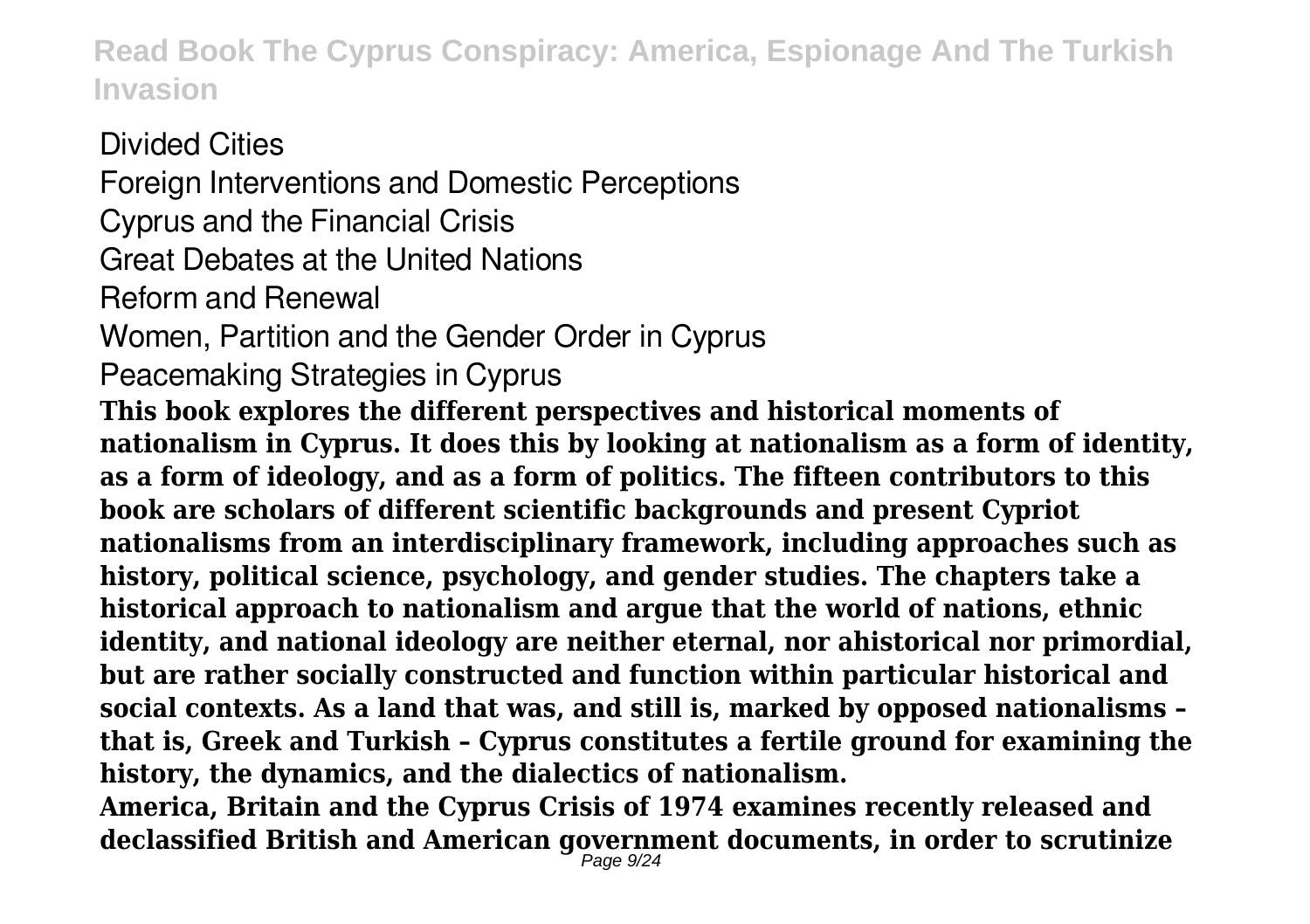**the roles played by both of these countries during the Cyprus crisis of 1974. It evaluates British and American aims towards Cyprus, analysing in particular the roles played by British Foreign Secretary James Callaghan and US Secretary of State Dr. Henry Kissinger, and their respective relationships with the Cypriot, Greek and Turkish governments. Also, the book considers Whitehall and Washington's responses to the Greek military coup, the Turkish invasion, the two Geneva conferences on Cyprus and the second, consolidatory, phase of the Turkish invasion. Ultimately, the book seeks to ascertain whether there exists any credible evidence to support the belief that Britain and/or America were complicit in the coup against President Makarios as well as whether they colluded with Ankara in her subsequent partition of the island.**

**The Elephant Cage By: Brooks Powell F\*\*\* your parliament and your constitution. America is an elephant. Cyprus is a flea. Greece is a flea. If these two fleas continue itching the elephant, they may just get whacked good ...We pay a lot of good American dollars to the Greeks, Mr. Ambassador. If your Prime Minister gives me talk about democracy, parliament and constitution, he, his parliament, and his constitution may not last long..." Comment by President Lyndon B. Johnson to the Greek ambassador - June 1964 1974 - the height of the Cold War. U.S. listening posts surround the Soviet Union eavesdropping on virtually every Russian radio communication. Operated by White House staff, manned by military personnel, and managed by CIA agents, the listening posts gather, analyze, and report intercepted intelligence to the National Security Council who use it to plot**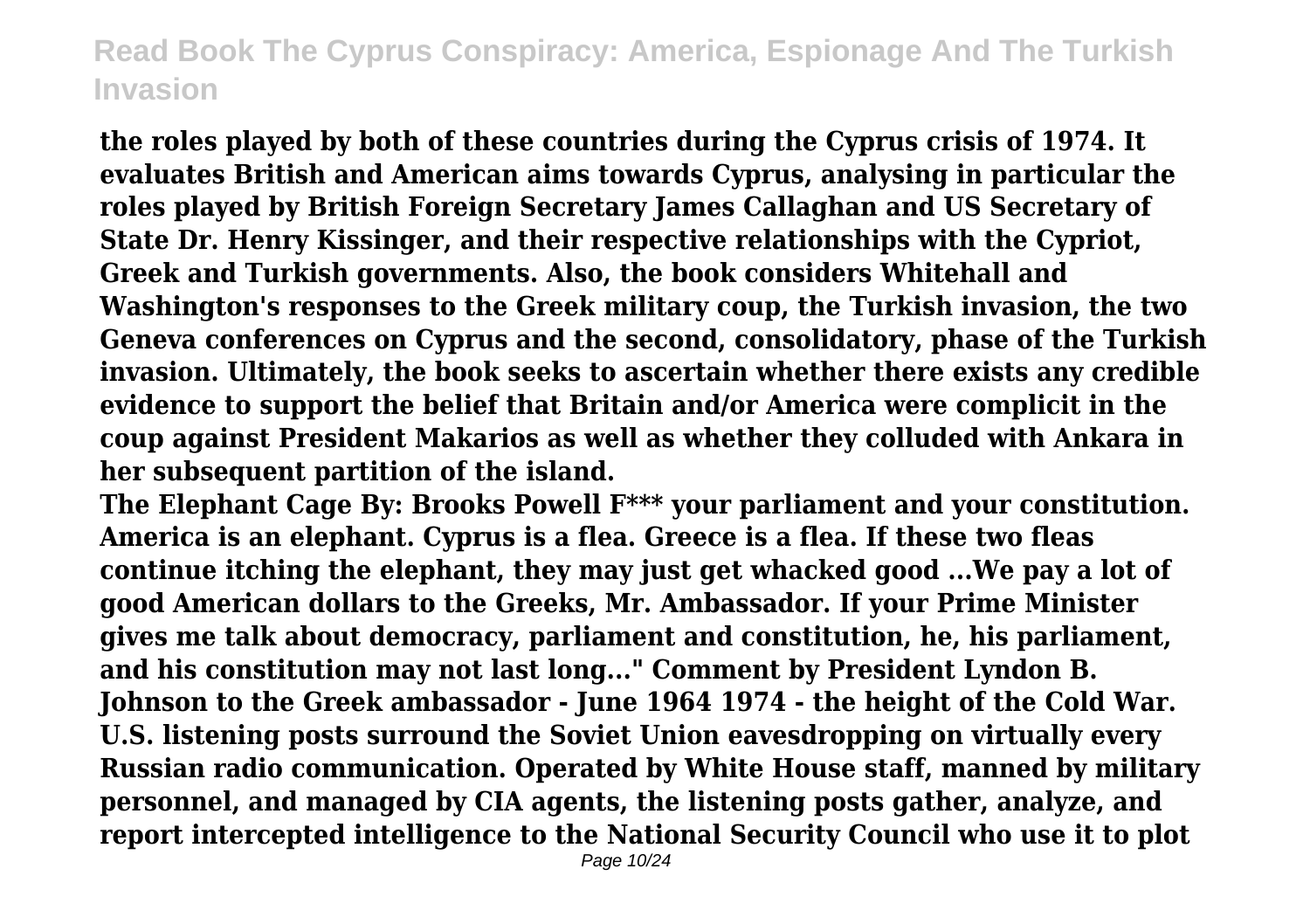**and carry out bloody anti-communist regime change. Field intelligence workers low paid soldiers work long hours in dark rooms scanning airwaves for Soviet targets while struggling to stay awake and sane in a backward third-world country. Some soldiers escape this reality with the assistance of high-powered cannabis, promiscuous sex, and ear-deafening rock and roll.**

**The Cyprus ConspiracyAmerica, Espionage and the Turkish InvasionI.B. Tauris Contemporary Social and Political Aspects of the Cyprus Problem**

**Local, Regional and International Dimensions**

**The Foreign Policy of the Republic of Cyprus**

**What Everyone Needs to Know**

**The Labour Party and Foreign Policy**

**US-West German-Greek Relations 1949-1974**

#### **A History of the British in Cyprus**

Examines the fifty most critical issues debated in the history of the United Nations, including human rights issues, the Cold War, women's rights, Zionism, Apartheid, and regional conflicts.

This volume approaches foreign interventions in Cyprus from two different angles: a vertical angle, which corresponds to a case-by-case historical analysis of foreign interventions which have taken place throughout the modern history of Cyprus, and a horizontal angle, which corresponds to the implementation of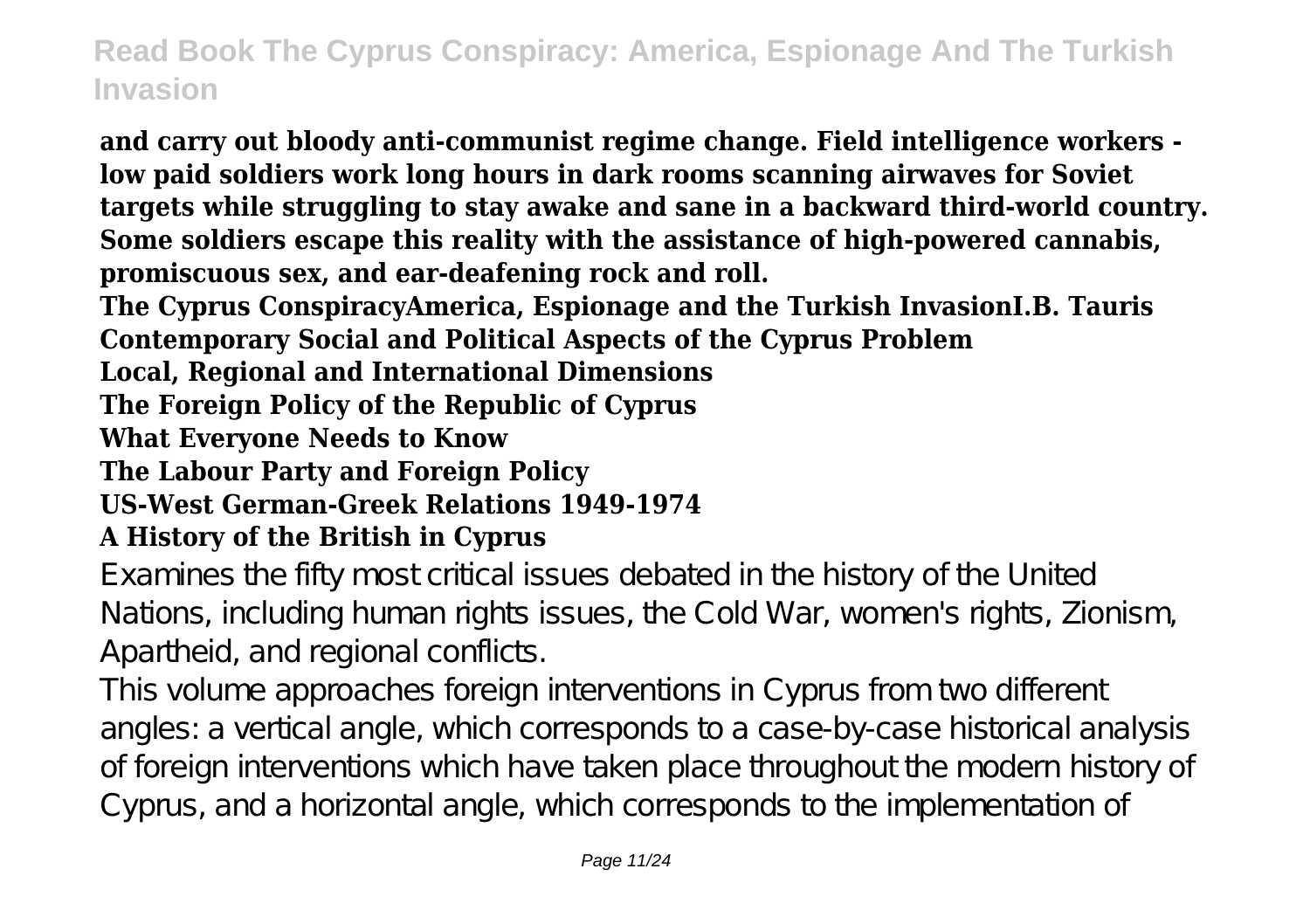systemic models of analysis in approaching foreign interventions in Cyprus. Furthermore, the volume deals with domestic perceptions formed as a result of foreign interventions in Cyprus, focusing particularly on their impact on the politics and public rhetoric of the Cyprus problem, especially as regards the Greek Cypriot community.

This intercultural communication text reader brings together the many dimensions of ethnic and cultural identity and shows how they are communicated in everyday life. Introducing and applying key concepts, theories, and approaches--from empirical to ethnographic--a wide variety of essays look at the experiences of African Americans, Asians, Asian Americans, Latino/as, and Native Americans, as well as many cultural groups. The authors also explore issues such as gender, race, class, spirituality, alternative lifestyles, and interand intra-ethnic identity. Sites of analysis range from movies and photo albums to beauty salons and Deadhead concerts. Visit our website for sample chapters! The 2012-2013 economic crisis in the Republic of Cyprus is commonly attributed to a number of factors, including the exposure of Cypriot banks to over leveraged local property companies; the knock-on effect of the Greek government debt crisis; and international credit rating agencies downgrading the Cypriot government's bond credit status. What followed was unexpected and Page 12/24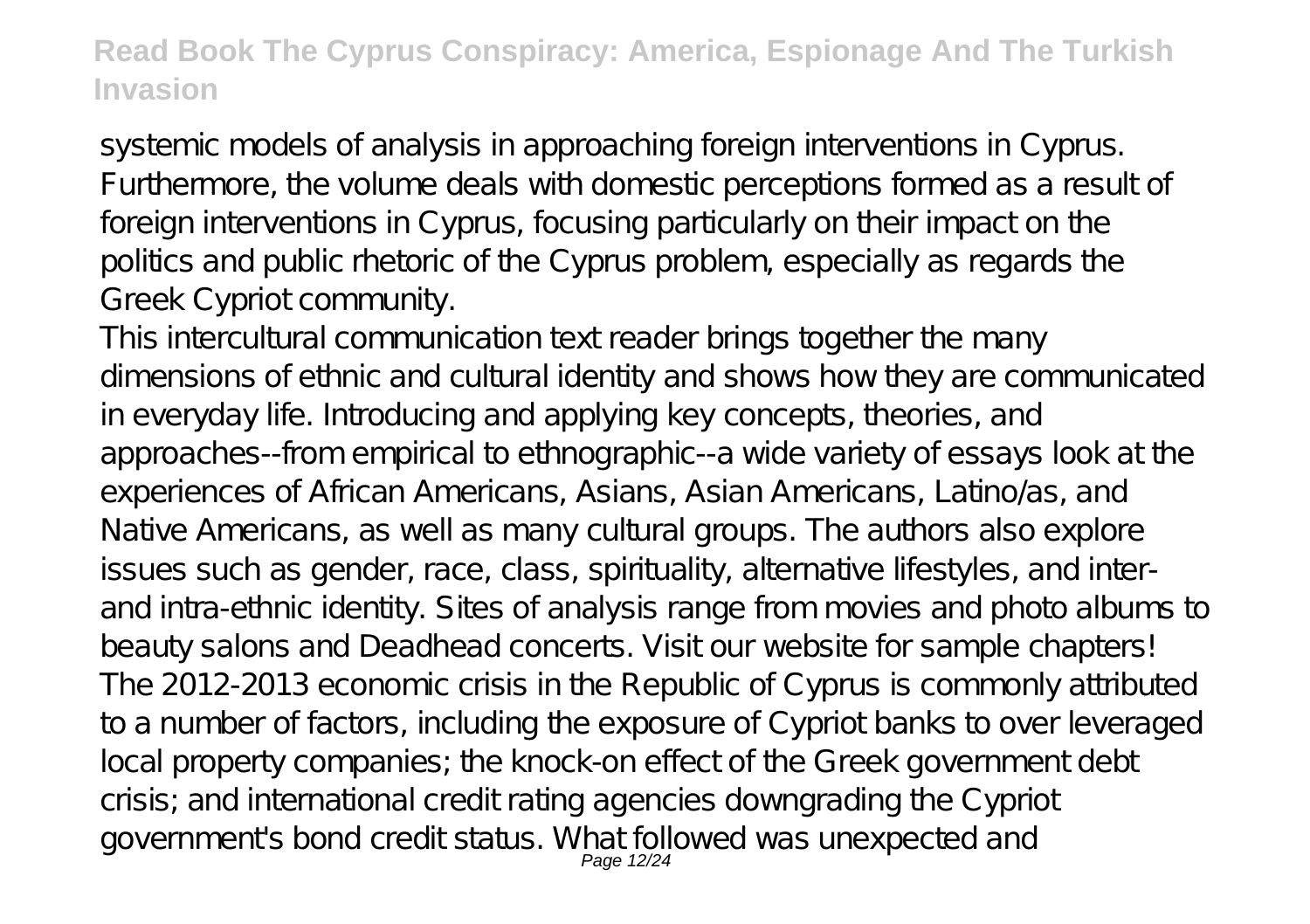controversial: a bailout on condition of a one-time bank deposit levy on all uninsured deposits in the country's second-largest bank, the Cyprus Popular Bank; and on the uninsured deposits of large proportion of the island's largest commercial bank, the Bank of Cyprus. Many have questioned the implications of Cyprus' ties with the Russian financial system, as well as the draconian and unprecedented bailout terms imposed on the Cypriot population by the Eurozone. There has been little written from the Cypriot perspective on these events. This book presents a study of the events surrounding the recent Cypriot Financial Crisis and its impact on the Eurozone. It incorporates insights from leading protagonists in the Cypriot government and banking sectors and focuses on qualitative research to assess the events that formed the backdrop of the crisis. The book analyzes the policies of many public and private institutions and presents the crisis alongside other Eurozone bailouts to compare and contextualize the ongoing issues. Cyprus and the Financial Crisis also explains the political and historical backdrop of the events, including the wider Cypriot experience since the 1974 invasion, and the unravelling financial relationship between Cyprus, Greece and Russia. It incorporates the views of Cypriots from a wide and diverse spectrum, and presents the resilience of the island in fighting back to beat forecasts for recovery, helped by the Eldorado of gas finds off its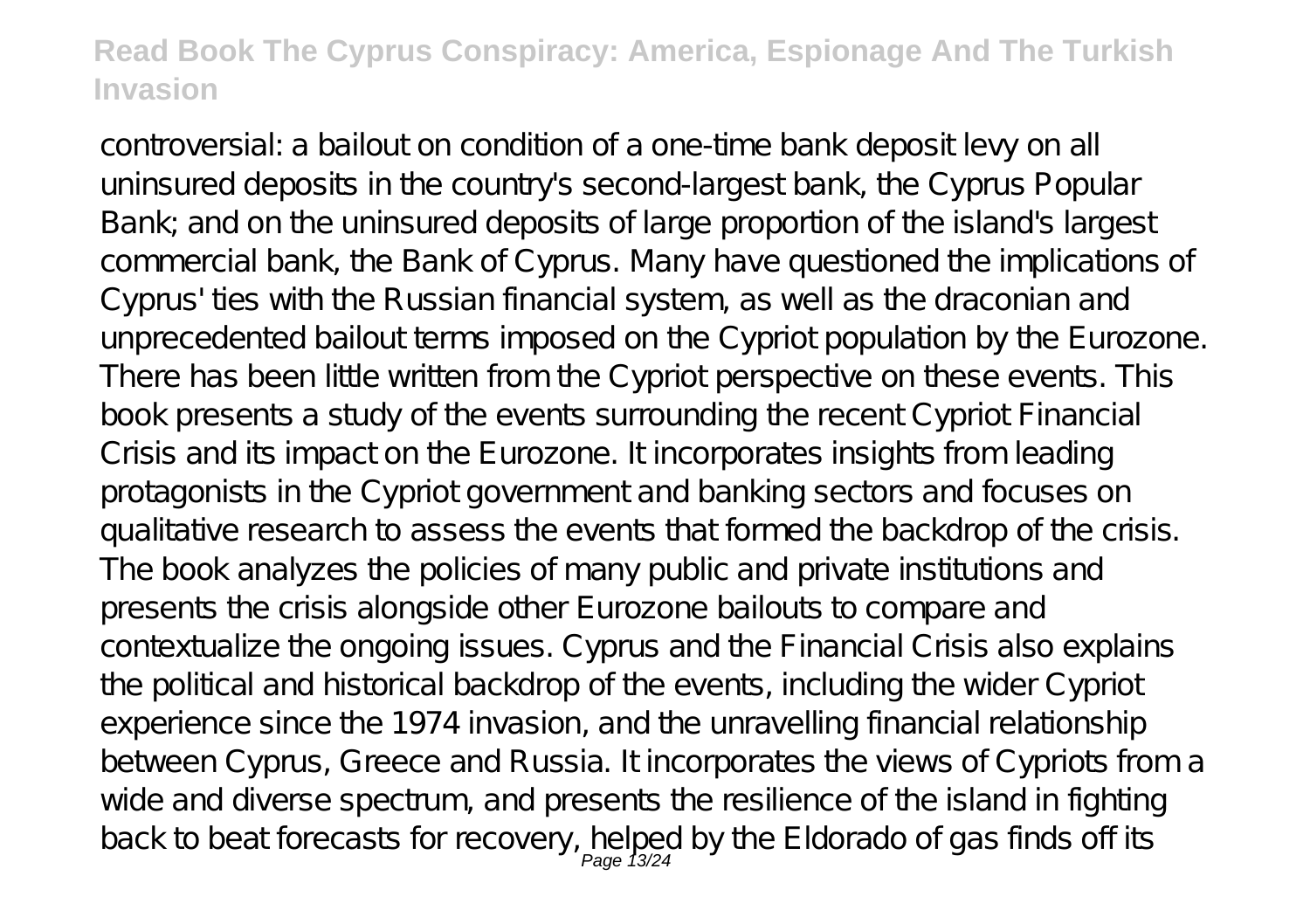southern shores. America, Espionage and the Turkish Invasion Communicating Ethnic and Cultural Identity The Cyprus Question Anti-Americanism Neo-nationalism and Universities Cyprus Embassy Newsletter Cyprus and Institutional Innovations in Divided Societies "This book offers the first significant examination of the rise of neo-nationalism and its impact on the missions, activities, behaviors, and productivity of leading national universities. This book also presents the first major comparative

exploration of the role of national politics and norms in shaping the role of universities in nation-states, and vice versa, and discusses when universities are societal leaders or followers-in promoting a civil society, facilitating talent mobility, in researching challenging social problems, or in reinforcing and supporting an existing social and political order"--

In Jerusalem, Israeli and Jordanian militias patrolled a fortified, impassable Green Line from 1948 until 1967. In Nicosia, two walls and a buffer zone have segregated Turkish and Greek Cypriots since 1963. In Belfast, "peaceline" Page 14/24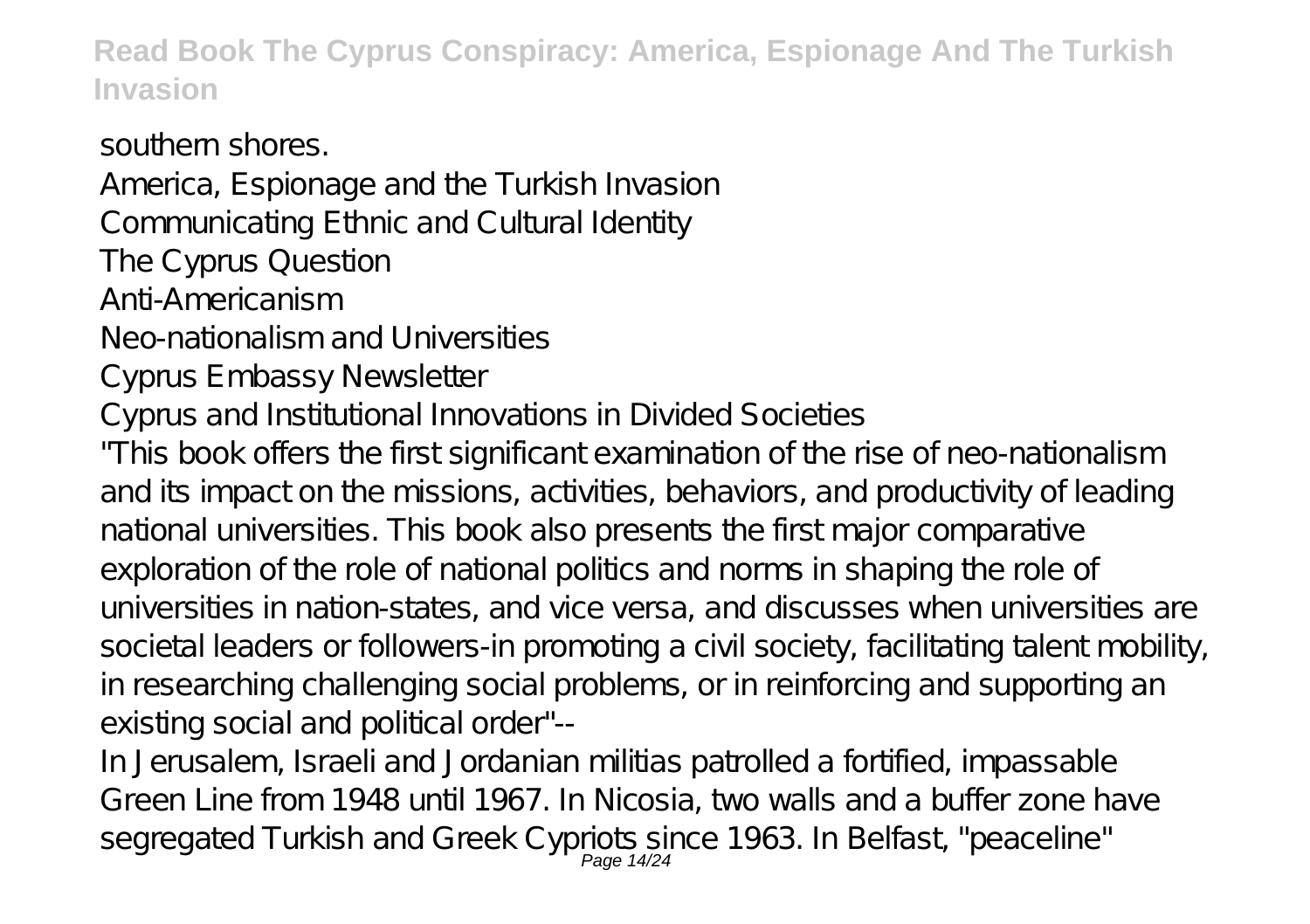barricades have separated working-class Catholics and Protestants since 1969. In Beirut, civil war from 1974 until 1990 turned a cosmopolitan city into a lethal patchwork of ethnic enclaves. In Mostar, the Croatian and Bosniak communities have occupied two autonomous sectors since 1993. These cities were not destined for partition by their social or political histories. They were partitioned by politicians, citizens, and engineers according to limited information, short-range plans, and often dubious motives. How did it happen? How can it be avoided? Divided Cities explores the logic of violent urban partition along ethnic lines—when it occurs, who supports it, what it costs, and why seemingly healthy cities succumb to it. Planning and conservation experts Jon Calame and Esther Charlesworth offer a warning beacon to a growing class of cities torn apart by ethnic rivals. Field-based investigations in Beirut, Belfast, Jerusalem, Mostar, and Nicosia are coupled with scholarly research to illuminate the history of urban dividing lines, the social impacts of physical partition, and the assorted professional responses to "self-imposed apartheid." Through interviews with people on both sides of a divide—residents, politicians, taxi drivers, builtenvironment professionals, cultural critics, and journalists—they compare the evolution of each urban partition along with its social impacts. The patterns that emerge support an assertion that division is a gradual, predictable, and avoidable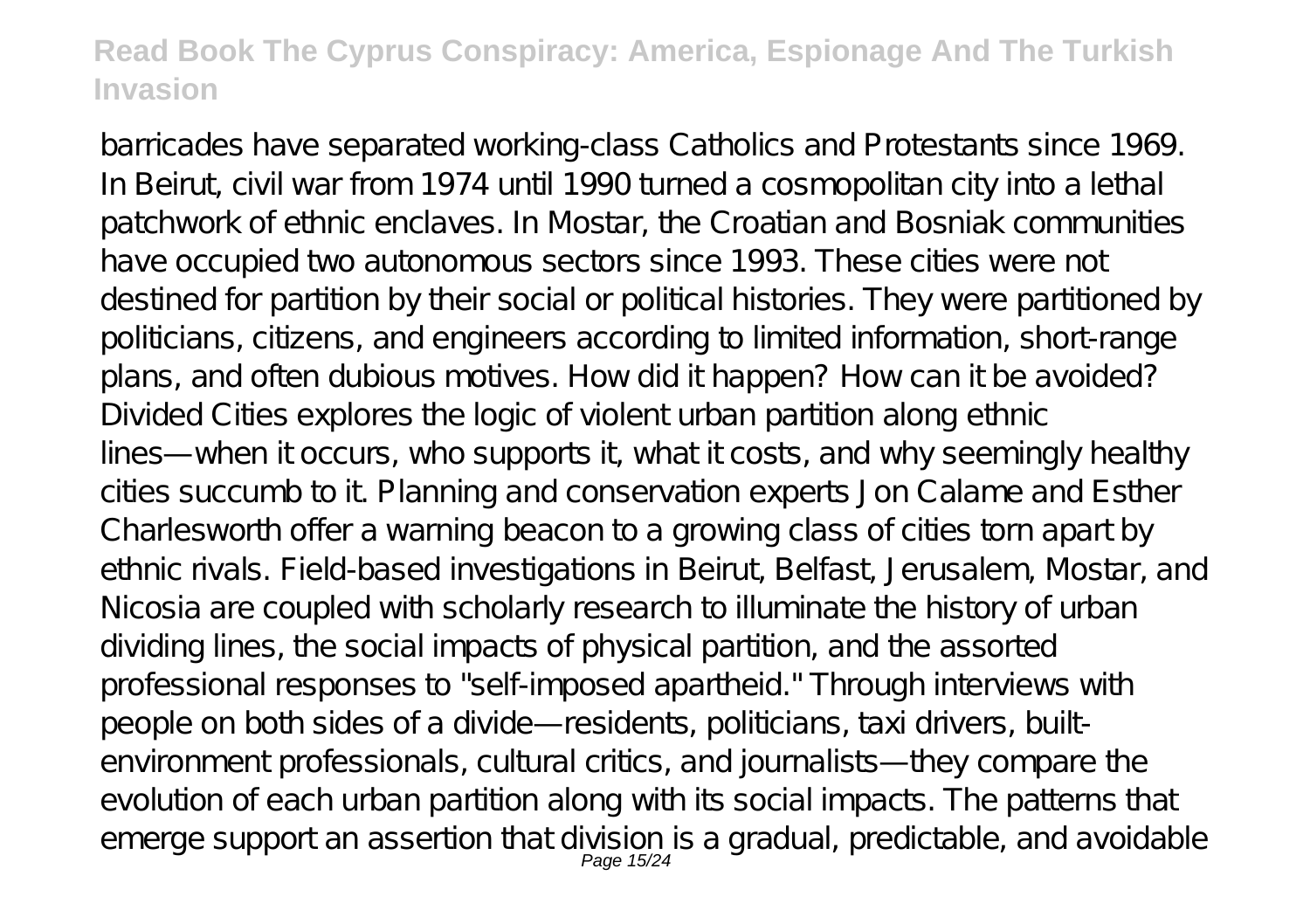occurrence that ultimately impedes intercommunal cooperation. With the voices of divided-city residents, updated partition maps, and previously unpublished photographs, Divided Cities illuminates the enormous costs of physical segregation.

As Cyprus prepares to join the European Union in 2004, the pressure is on to resolve the long-standing partition between the internationally accepted Greek Cypriot Republic of Cyprus and the still unrecognized Turkish Cypriot Republic of North Cyprus. Cypriot women on both sides of the Green Line have been involved in a remarkable bi-communal initiative, largely using the Internet, aimed at overcoming both communal segregation and the subordinate position of women. Their activities--as documented and contextualized in this book--add, for the first time, a gender dimension into our understanding of the split between the two communities. Cynthia Cockburn shows the effects of the Green Line on the lives and imaginations of those separated by it. She explores the parallels between gender hierarchy and political power relations, and her powerful photographs help bring to life the courage and initiative of the women involved. This new edited collection illustrates the paradoxical power of social capital in creating and resolving conflict. This is the first book to bring the two faces of social capital together in a single volume, and includes previously unpublished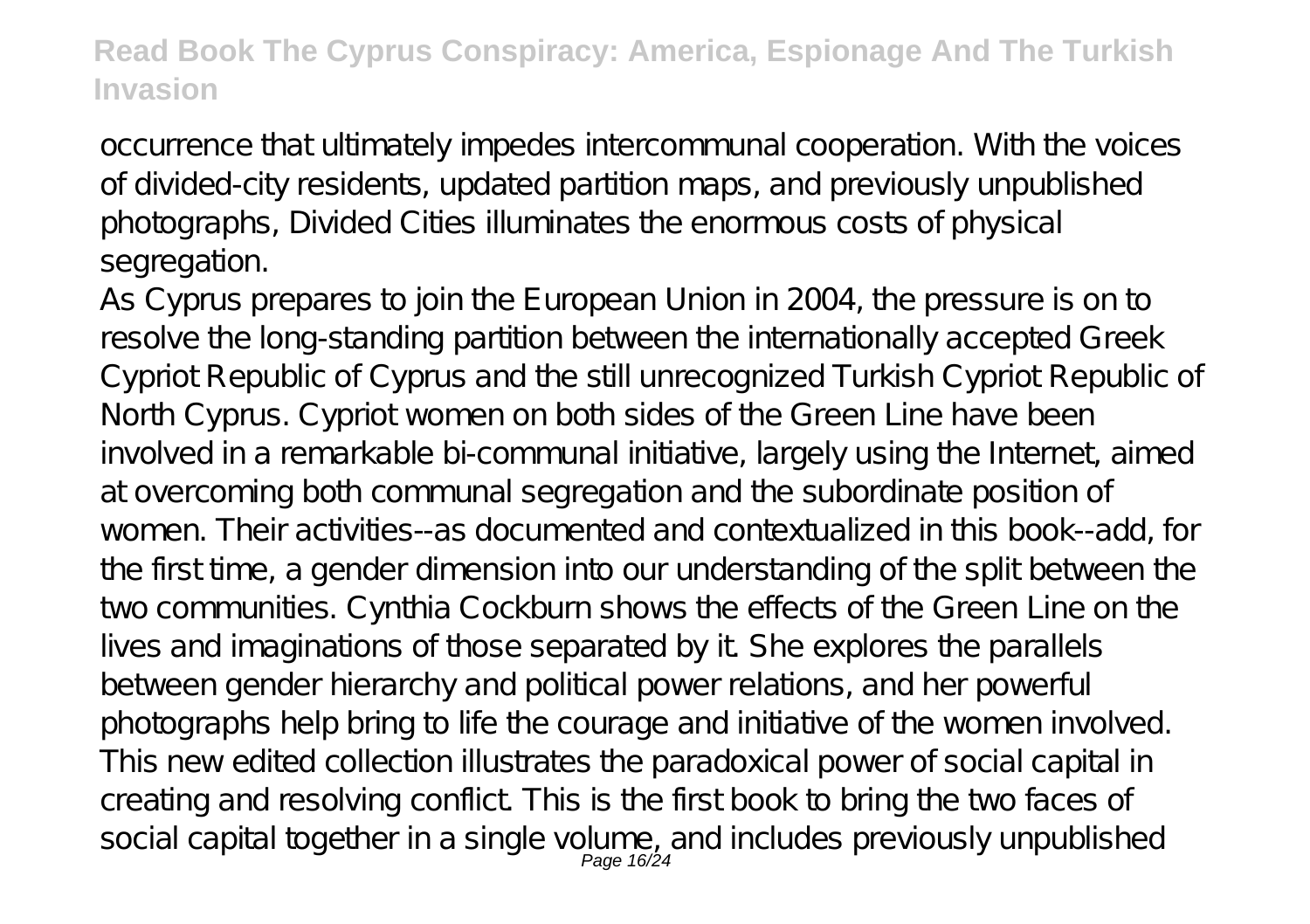case studies, statistical analyses, and theoretical essays. The book is divided into three sections. The first investigates the role of social capital in inciting and/or furthering violence; the second examines the contributions of social capital to peace building; the third explores the complexities and ambiguities of roles social capital may play in peace and conflict. Policy implications and recommendations are included in many of the discussions in the chapters. The volume tackles some key issues, such as: to what extent is social capital related to peace and conflict? What forms does social capital take in these associations, and how can the relationships be explained? What impact does this have on the state and/or state relations, and what policy prescriptions might be made in light of the link drawn between social capital and peace/conflict? .

Speaker Jim Wright

The Immured Space

Designing Peace

The Mirror of Antiquity

Anti-Americanism: Historical perspectives

Sweet and Bitter Island

More than a Handshake

*Jim Wright made his mark on virtually every major public policy issue in the* Page 17/24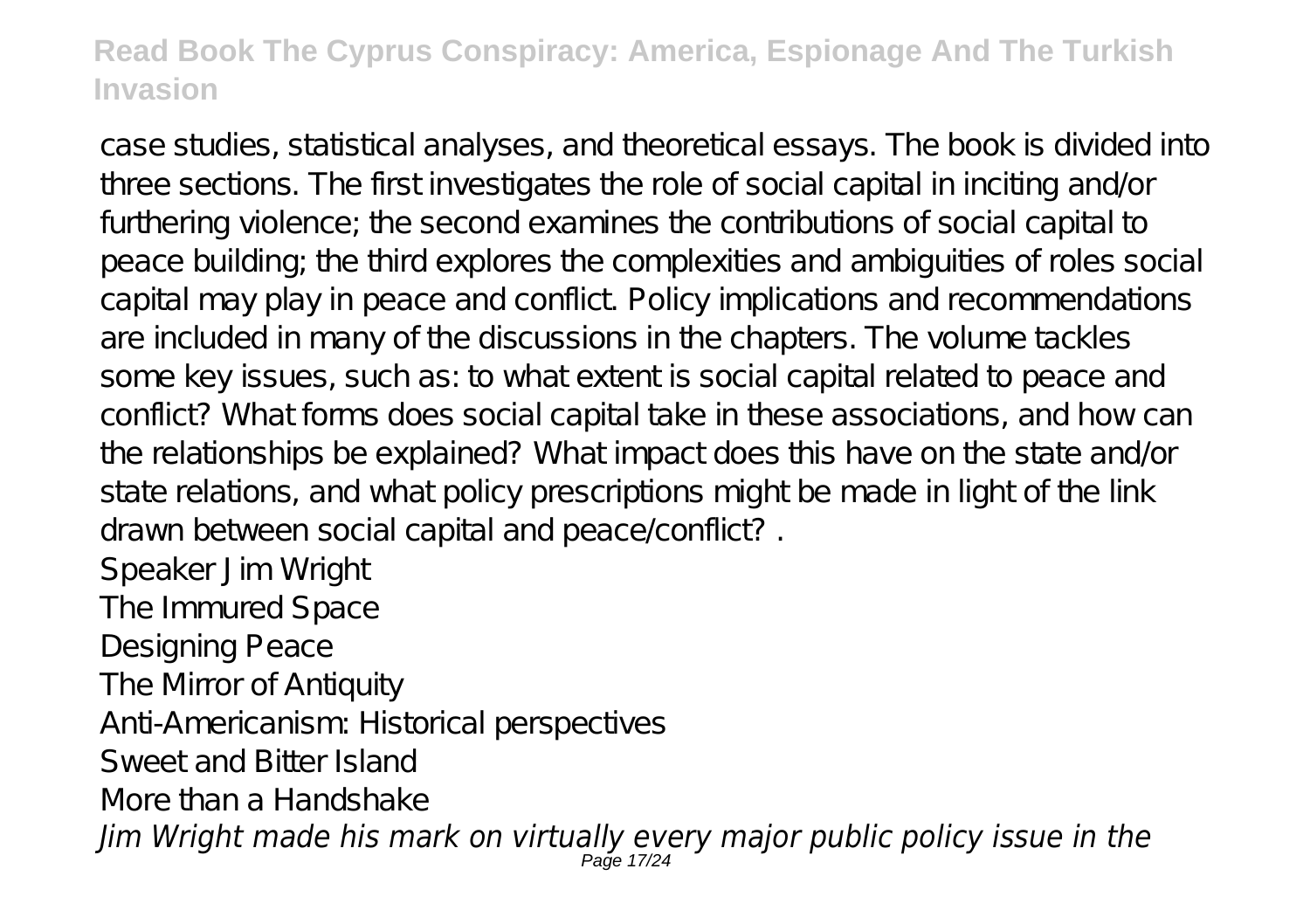*later twentieth century—energy, education, taxes, transportation, environmental protection, civil rights, criminal justice, and foreign relations, among them. He played a significant role in peace initiatives in Central America and in the Camp David Accords, and he was the first American politician to speak live on Soviet television. A Democrat representing Texas's twelfth district (Fort Worth), Wright served in the US House of Representatives from the Eisenhower administration to the presidency of George H. W. Bush, including twelve years (1977–1989) as majority leader and speaker. His long congressional ascension and sudden fall in a highly partisan ethics scandal spearheaded by Newt Gingrich mirrored the evolution of Congress as an institution. Speaker Jim Wright traces the congressman's long life and career in a highly readable narrative grounded in extensive interviews with Wright and access to his personal diaries. A skilled connector who bridged the conservative and liberal wings of the Democratic party while forging alliances with Republicans to pass legislation, Wright ultimately fell victim to a new era of political infighting, as well as to his own hubris and mistakes. J. Brooks Flippen shows how Wright's career shaped the political culture of Congress, from its internal rules and power structure to its growing partisanship, even as those new dynamics eventually contributed to his political demise. To* Page 18/24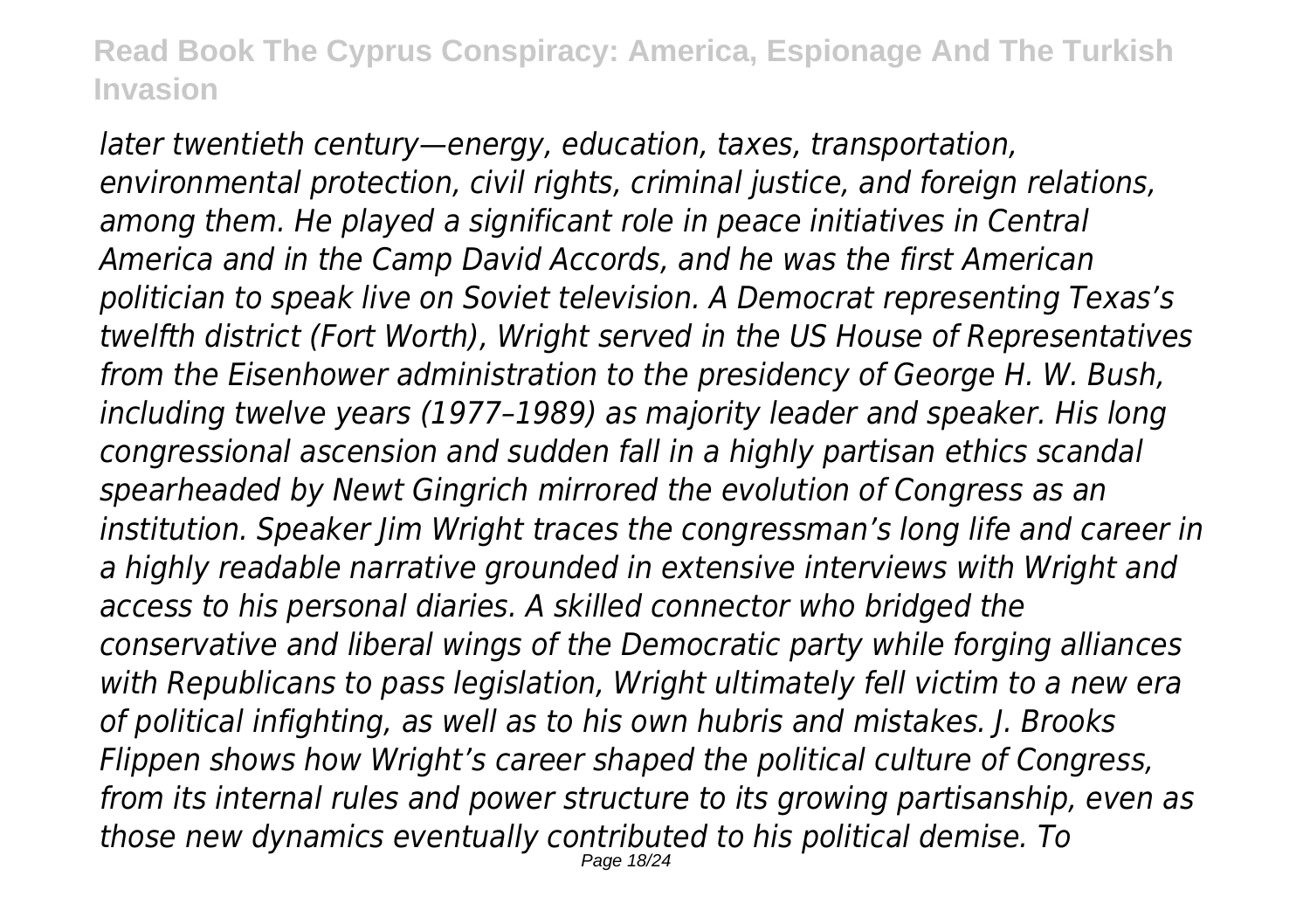# *understand Jim Wright in all his complexity is to understand the story of modern American politics.*

*In today's world, the issue of Cyprus is notable for all the wrong reasons: because of the duration of the divisions in Cyprus itself between Greek-Cypriots and Turkish-Cypriots (formalized since 1983 by a disputed international border across the island); because of the involvement of Greece and Turkey, for which the "hyphenated" Cypriot communities form proxy battalions; and because of the failure of the United Nations' longstanding efforts to resolve the conflict. Much of the discussion in the book revolves around the difficulty of producing viable constitutional and civic arrangements in an.*

*Designing Peace examines how institutional innovation impacts peace building in divided societies. Drawing on examples from Bosnia, South Africa, and Northern Ireland, the book demonstrates how institutional lessons from elsewhere could be applied to future negotiations in Cyprus and its broader region.*

*The tourism industry, as one of the main drivers of creative economy, gains more importance in growth policies both at national and regional levels. However traditional tourism destinations now face a more competitive* Page 19/24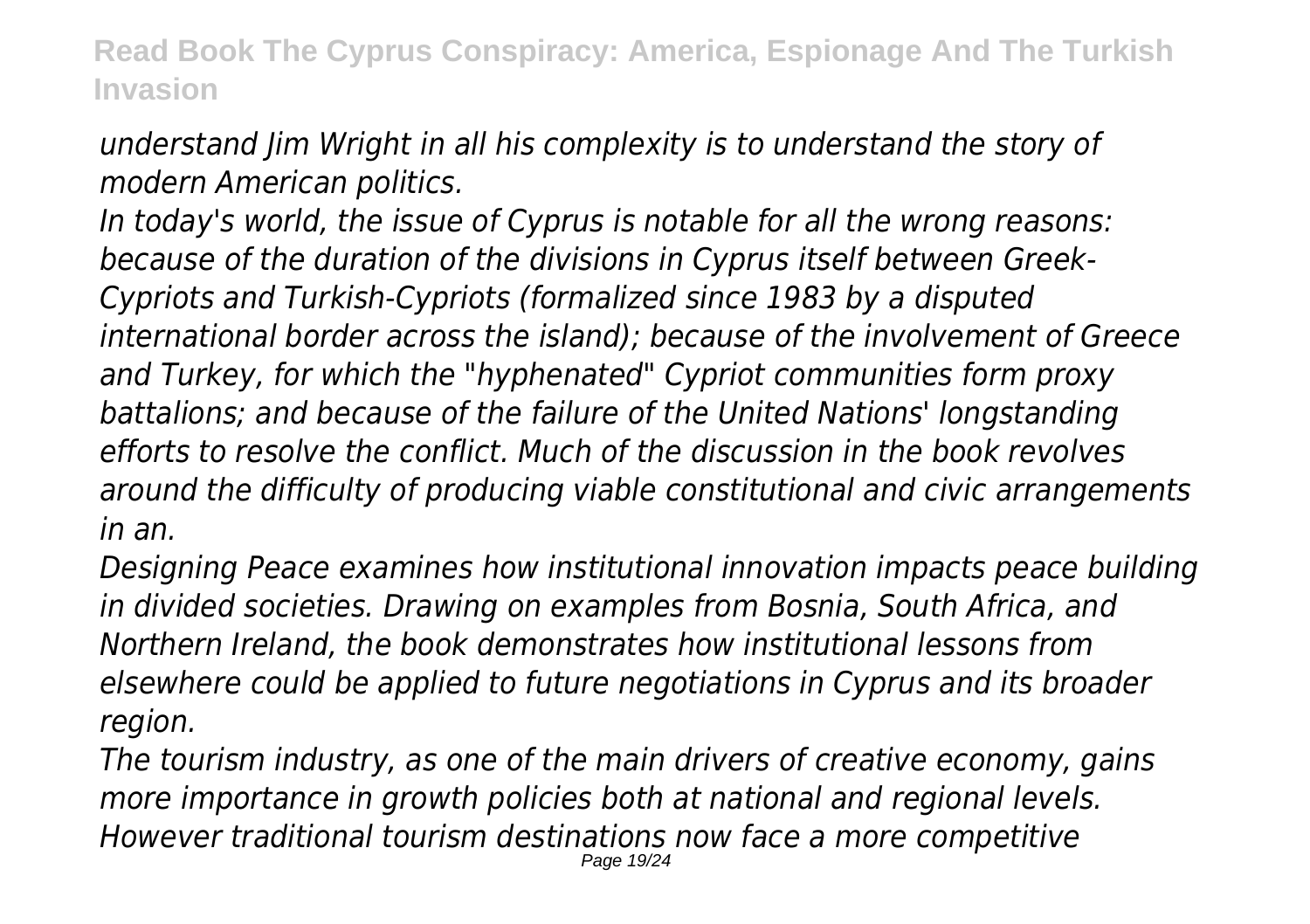*environment, for an increased number of possible destinations have emerged. This environment is further deepened by an increase in the number of products and services available to the preferences of visitors. Therefore new tourism policies, unlike traditional strategies, should aim to increase the competitiveness of the local through supporting increased quality of experience and promoting innovation in tourism services. Based on the workshop organized by Regional Studies Association Research Network on "Tourism, Regional Development and Public Policy" in Izmir, Turkey, this book introduces, motivates and examines diversities in the tourism industry from a regional development perspective. The papers in this book cover various case studies from different country experiences. The views expressed in these articles promise to improve our understanding of tourism in a new aspect that goes beyond the mass tourism mentality. This book was originally published as a special issue of European Planning Studies.*

*North Cyprus Great Power Politics in Cyprus The Cyprus Problem History and Power, 1950-1974 The Elephant Cage*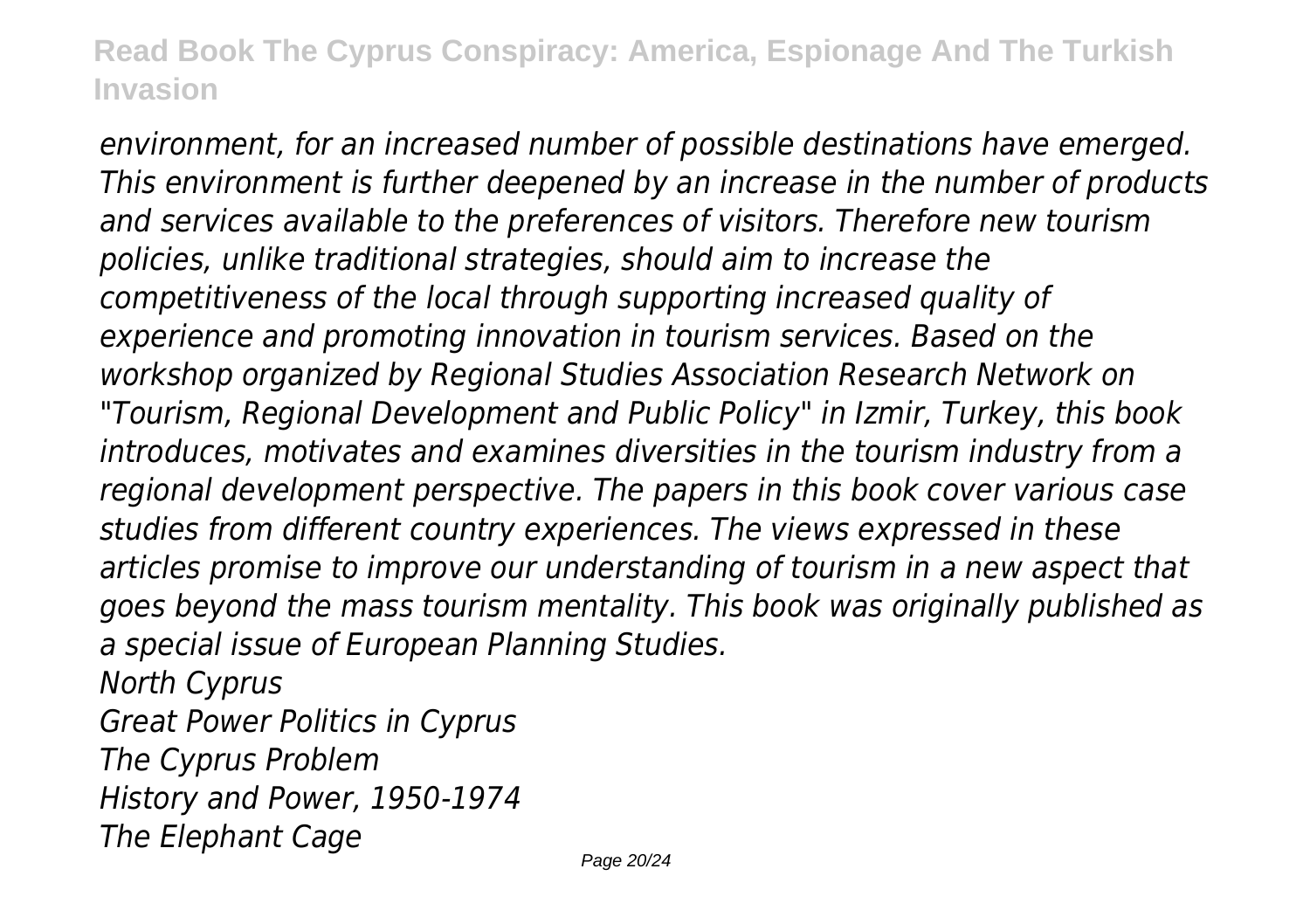# *Diplomacy and International Law THE DAYS THAT SHOCKED CYPRUS: An Evaluation of the campaigns on the Annan Plan*

The discord between Turkey and Greece has grown deeper and wider over time, over a series of seemingly vital issues, which have at times brought the two countries to the brink of war. Yet in 1999 the two countries opened a dialogue on non-sensitive issues such as trade, the environment and tourism. The causes of the current rapprochement progress are explored in this book in relation both to the international environment which is increasingly conducive to this progress, and the significant domestic changes that both Greece and Turkey have experienced since the end of the Cold War. This book confronts each of these important dimensions by addressing issues of continuity and change in Greek-Turkish relations.

This book takes a systematic and holistic approach to examining all 41 peacemaking initiatives used to settle the Cyprus question from 1955 onward under the auspices of the United Nations and/or other actors in the international system, including the United States, Canada, the UK, Greece and Turkey. The analysis of peacemaking strategies, dynamics and obstacles fleshes out numerous relationships between: (i) peacemaking processes, dynamics and outcomes, from signaling to negotiations and to post-accord completion and implementation; (ii) concessions, constraints and leverage during peacemaking negotiations and third party mediation; and (iii) obstacles to finding an endgame solution and satisfying conditions for lasting peace expectations that all parties can agree on and implement successfully. After documenting 62 interviews with top political leaders in Cyprus (including top tier elected elites and third party mediators) and about 70 more interviews with key informants (including academics, researchers,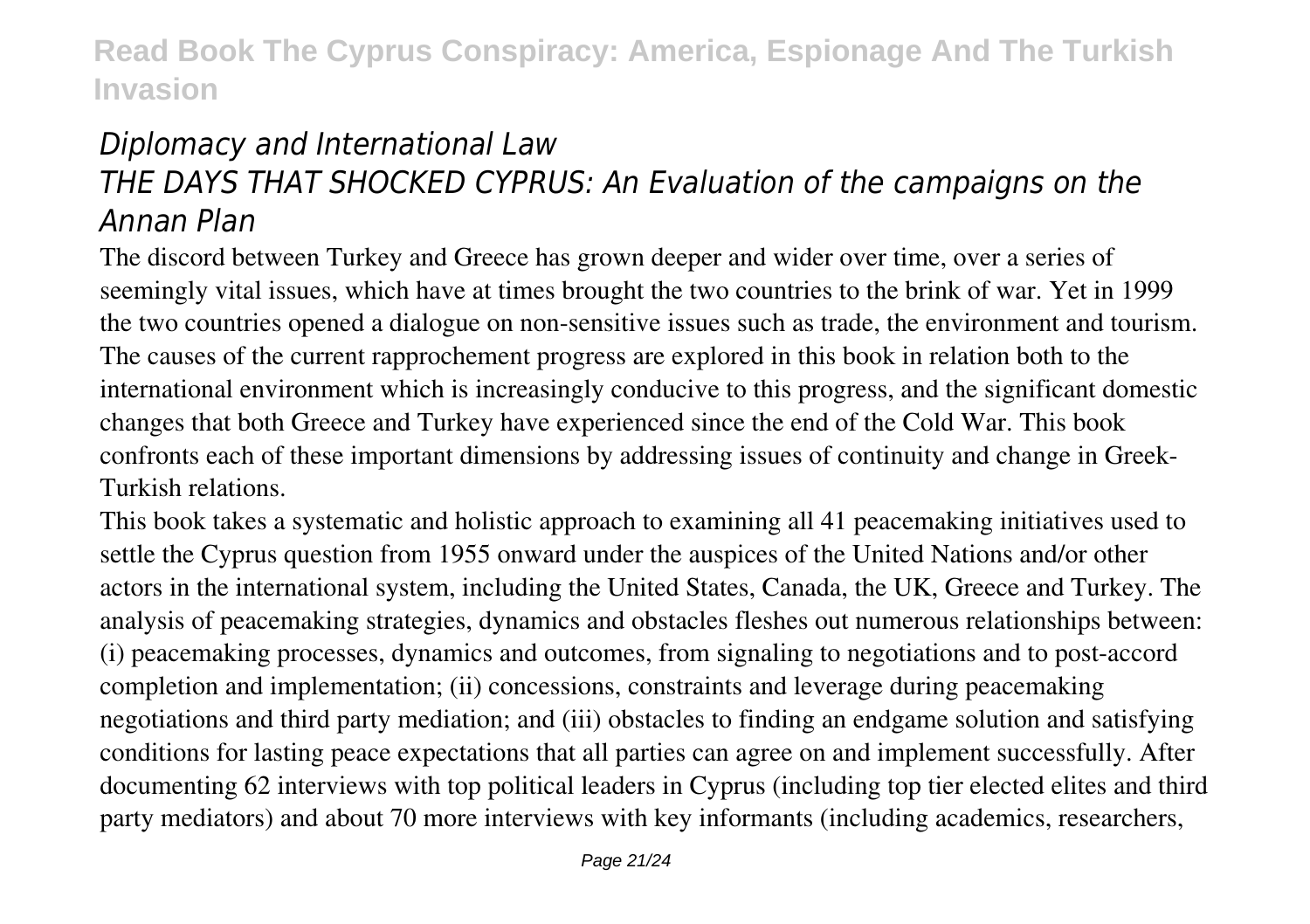members of negotiating teams, technical committees and working groups), this book concludes with a plethora of descriptive, as well as prescriptive, propositions on how peacemaking processes could lead to more sustainable and implementable peacemaking initiatives in Cyprus and in similar protracted and seemingly intractable cases.

I found Adel Saftys The Cyprus Question: Diplomacy and International Law, to be a concise and authoritative text on Cyprus, starting from its ancient history up to the Greek Cypriot EU accession and the referenda on the Annan Plan. This book is an excellent resource on the Cyprus narrative, which tells the whole story as it is, from all angles. A must for anyone interested in the truth about the islands peoples and the events that shaped its present day condition. Madam Justice Gnl Ernen of the Turkish Cypriot Supreme Court

Essays in the fourth volume examine key themes and flashpoints: the 'Bush Doctrine', the Iraq War, the rise of Islamic Fundamentalism, US relations with the UN, and many others.

The Government and Politics of Cyprus

In Search of Lasting Peace

Secret Intelligence in the European States System, 1918-1989

Tying Greece to the West

America, Britain and the Cyprus Crisis of 1974: Calculated Conspiracy or Foreign Policy Failure?

Power, Scandal, and the Birth of Modern Politics

The Controversial Bailout and What it Means for the Eurozone

*For nearly fifty years, Cyprus has attracted considerable international attention. However, while numerous volumes have been written on the causes and consequences of the conflict between the Greek and Turkish Cypriot communities and the many efforts to reunite the island, very*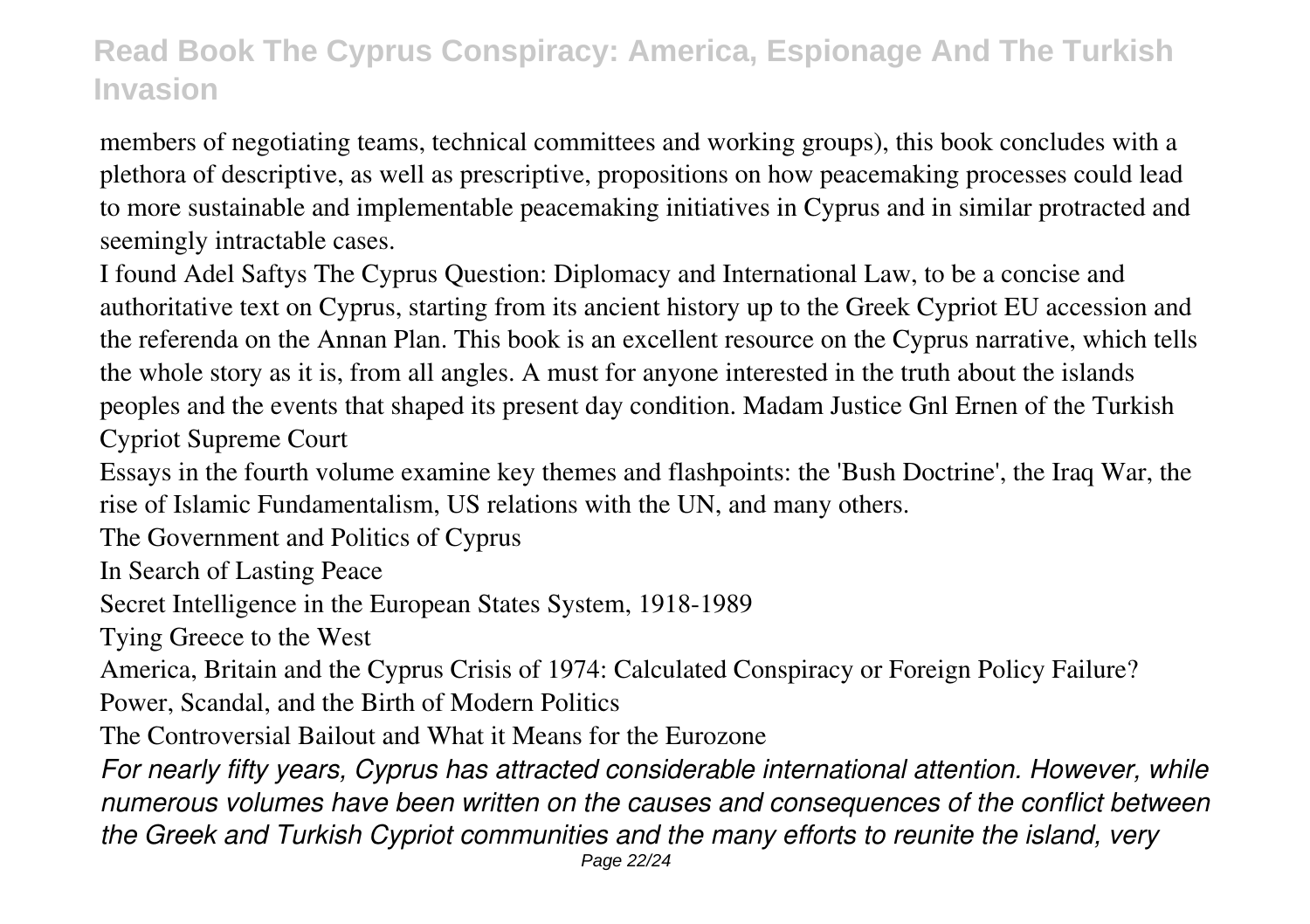*little work has been done on the domestic politics and society in the Republic of Cyprus. This volume addresses this major gap in the literature by providing the first comprehensive examination of the institutions of governance and the political environment in Cyprus. As well as focusing on issues such as the presidency, parliament, the legal system, local government and civil society, it also analyses and explains the historical development of politics in Cyprus and the ways in which the conflict between the two communities, the division of the island and, more recently, European Union accession have all affected the conduct of politics and system of government.*

*During the last century, writers as diverse as William Golding, Henry Miller, Lawrence Durrell, Evelyn Waugh, Virginia Woolf, and Laurie Lee, were captivated by Greece. They were joined in their production of travel accounts by hundreds of lesser-known authors. This book exposes how the responses of travellers were conditioned by much more than their own opinions and personalities. The British education system, classical scholarship, and the heroism demonstrated by the Greeks during the Nazi invasion of their country, all contributed to shaping travel narratives. The author analyses the way in which all of the major archaeological sites were described—including the Athenian Acropolis, Delphi, Olympia, Heinrich Schliemann's Mycenae, and Sir Arthur Evans' Knossos in Crete. The representation of the modern Greek people, particularly in the period after the Second World War, is also explored at length. Viewed as relics of the past, the Greeks in literature were given the qualities and appearance of their ancestors. David Wills shows how in the hands of twentieth century travel writers, Greece became less a modern country, and more a mirror of antiquity. This book is essential reading for all who are interested in the history of travel and tourism, reception of the* Page 23/24